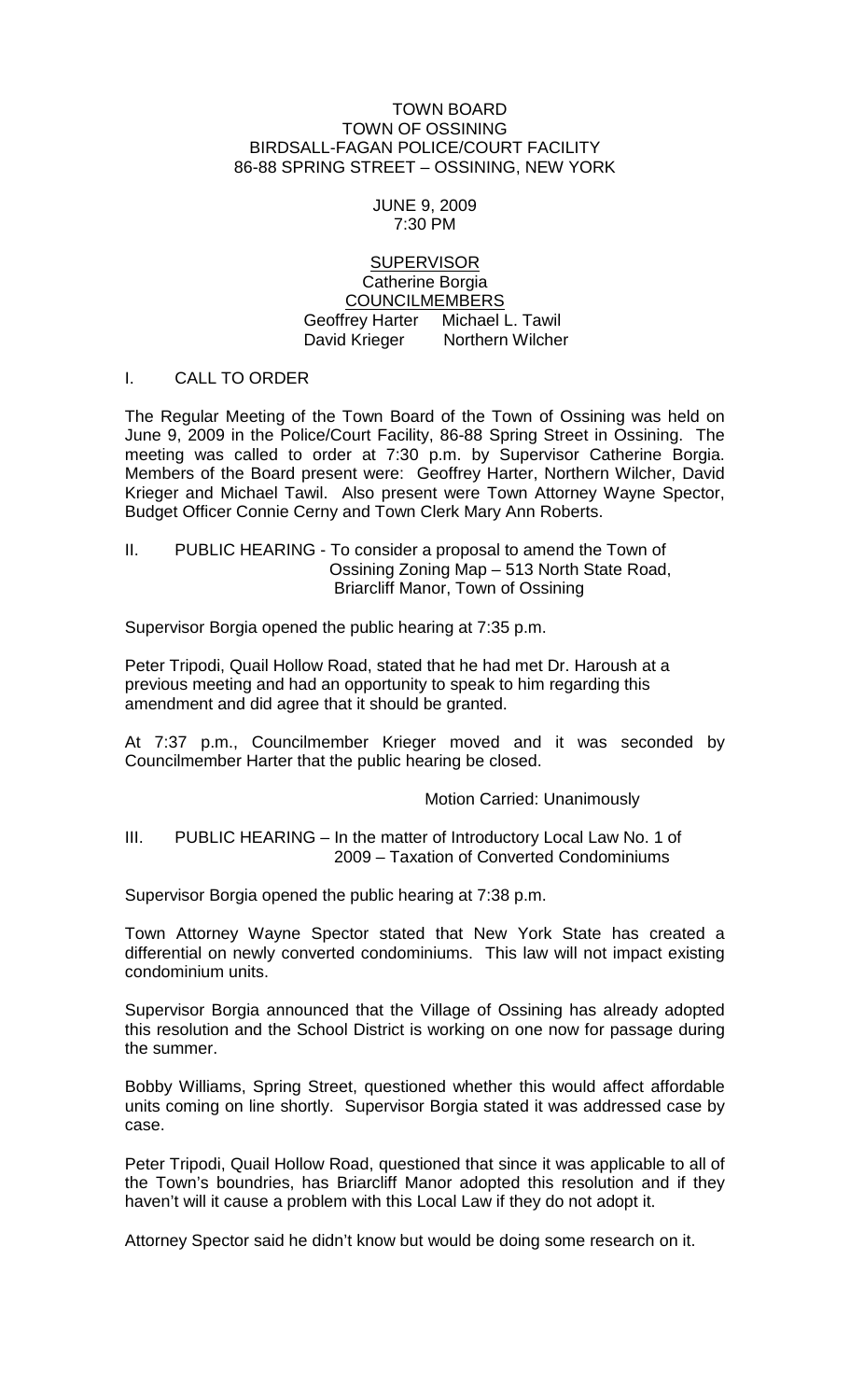At 7:45 p.m., Councilmember Krieger moved and it was seconded by Councilmember Tawil that the public hearing be closed.

#### Motion Carried: Unanimously

#### IV. ANNOUNCEMENTS

Supervisor Borgia advised Dr. Haroush, who was in the audience at this time, that the public hearing had been closed on his request for an amendment to the Town of Ossining Zoning Map – 513 North State Road, Briarcliff Manor, New York and would be placed on the next Town Board Meeting Agenda (June 23, 2009) for adoption.

Councilmember Harter announced that on June 12 beginning at 7 p.m. at Cedar Lane Park would be the Relay for Life, which is a community event where people come together to celebrate cancer survivors and remember those who lost the fight. At 10 p.m. there will be a lighting of the Way.s

Councilmember Krieger announced that the Farmer's Market is now open on Saturday's from 8:30 a.m. – 2 p.m. The Ossining Public Library will sponsor a book discussion on June 29<sup>th</sup> on "Walkable Westchester". The Ossining Public Library will also sponsor a program on June  $18<sup>th</sup>$  in the Conference Room regarding the American Revolution.

Councilmember Wilcher announced that the Ossining Boat and Canoe Club will host a scholarship breakfast on Sunday, June 14<sup>th</sup>, from 8 a.m. to noon.

Supervisor Borgia announced that the Village Fair will take place on Saturday, June 13, beginning with a parade at 9:30 a.m. and the official opening of the Fair at 10 a.m. until 5 p.m. The Ossining Staff Development Center is hosting a "Celebration of Reading" to mark the fifth anniversary of its "1.000 Books Project" which will take place on Saturday, June 20, at the Ossining Public Library from 1 – 2 p.m. This is open to children ages 3 – 5. Ossining High School will sponsor "Ossining Live Concert for Grade 3 -12 on Thursday. The Town and Village Offices will be closed on Friday, June 26<sup>th</sup> for Records Retention Day.

Town Clerk Roberts announced that on Records Retention Day the Clerk's Office will only be open to issues Burial Permits and the Village Planner's Office will be open to receive only Planning Board Applications.

## V. PUBLIC COMMENT ON AGENDA ITEMS

There were no visitors who wished to comment.

#### VI. BOARD RESOLUTIONS

## A. Approval of Minutes – May 26, 2009

Councilmember Krieger moved and it was seconded by Councilmember Harter that the following be approved:

Resolved, that the Town Board of the Town of Ossining hereby approves the Minutes of the May 26, 2009 Regular Meeting as presented.

### B. Approval of Voucher Detail Report

Councilmember Tawil moved and it was seconded by Councilmember Harter that the following be approved:

Resolved, that the Town Board of the Town of Ossining hereby approves the Voucher Detail Report dated June 9, 2009 in the amount of \$237,578.42.

Motion Carried: Unanimously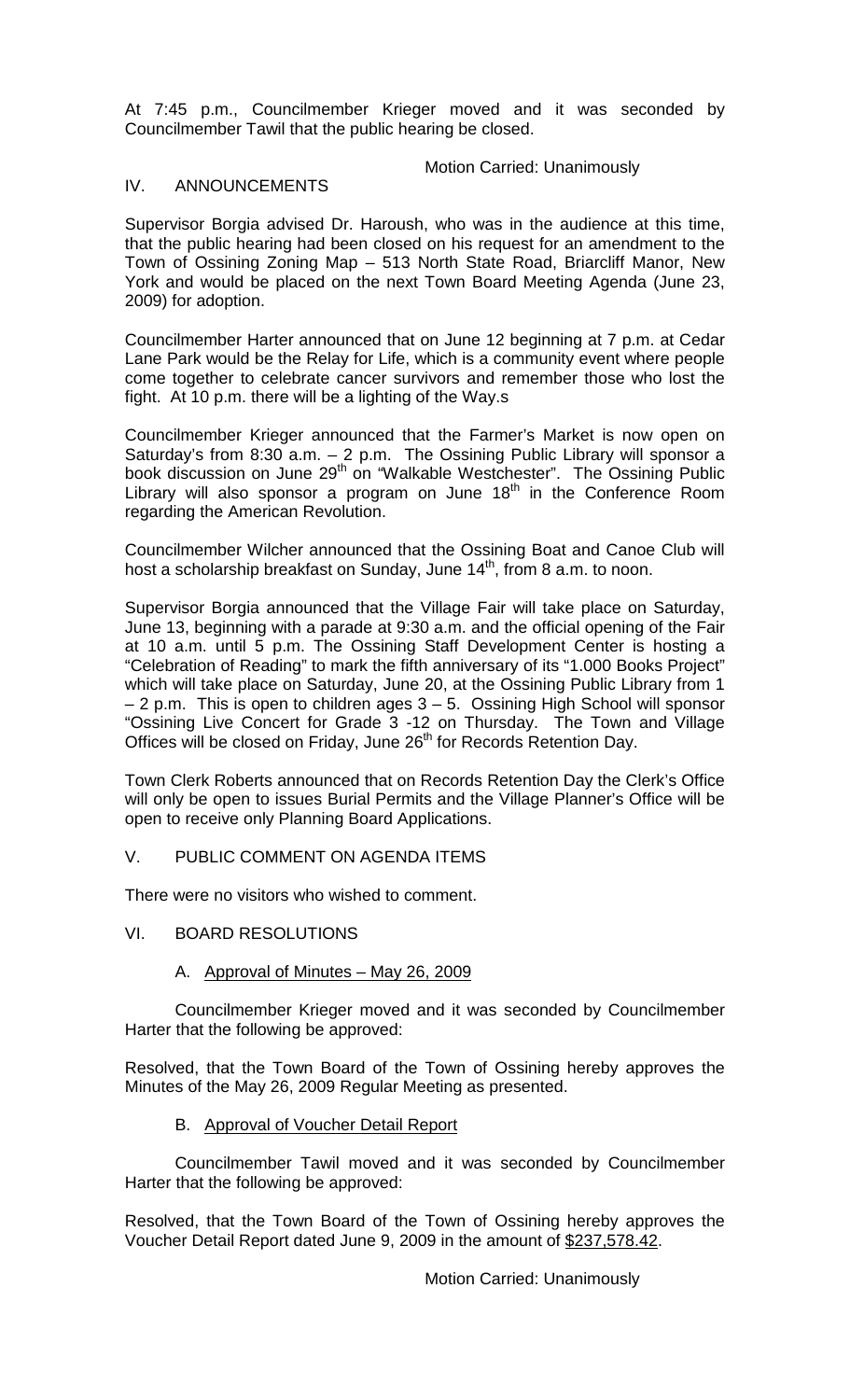#### C. Sewers - Approval of Valley View Sewer District Extension - Jacqueline Bush – 68 Hawkes Avenue

Councilmember Wilcher moved and it was seconded by Councilmember Krieger that the following resolution be approved:

Whereas, a Petition for the extension of the Valley View Sewer District located at 68 Hawkes Avenue in the Town of Ossining, Westchester County, New York, dated June 17, 2008, has been presented to the Town Board by Jacqueline Bush, and

Whereas, an Order was duly adopted by the Town Board on May 12, 2009 reciting the filing of said Petition, the boundaries of the proposed sewer extension, the improvements proposed and the cost thereof, and specifying May 26, 2009 at 7:30pm in the Police/Court facility, 86-88 Spring Street, Ossining, New York as the date, time and place where the said Board would hold a Public Hearing to consider the Petition and to hear all persons interested in the subject matter thereof concerning the same; and

Whereas, such Order was duly posted and published as required by law; and

Whereas, a public hearing on the matter was duly held by the Town Board on May 26, 2009, where discussion of the matter was had, and all persons interested were given the opportunity to be heard; and

Whereas, pursuant to Section 194 (6) of the Town Law, the approval of the State Comptroller is not required since the entire burden of the financing of the proposed extension is to be borne by the Petitioner, and there is to be no financing borne by the Town of Ossining, the Valley View Sewer District, or any prior extensions thereof;

Now, Therefore, Be It Resolved (a) that the petition is signed and acknowledged as required by law; (b) that all the property and property owners within the proposed extension are benefited thereby; (c) that all the property and property owners benefited thereby are included and (d) that it is in the public interest to grant the relief sought; and it is further

Resolved, that the extension of the Valley View Sewer District located at 68 Hawkes Avenue in the Town of Ossining, Westchester County, New York, as proposed in the Petition, be and the same is hereby approved, and that the said sewer district extension include the property as described in the said Petition; and it is further

Resolved, that the Town Clerk shall, within ten (10) days after adoption of this Resolution, file certified copies thereof in duplicate in the Office of the State Department of Audit and Control at Albany, New York, and record a certified copy in the Office of the Clerk of the County of Westchester.

The question being put, the vote was called with the following result:

| <b>Councilmember Harter</b>  | Voting | Yes |
|------------------------------|--------|-----|
| <b>Councilmember Krieger</b> | Voting | Yes |
| <b>Councilmember Wilcher</b> | Voting | Yes |
| <b>Councilmember Tawil</b>   | Voting | Yes |
| Supervisor Borgia            | Voting | Yes |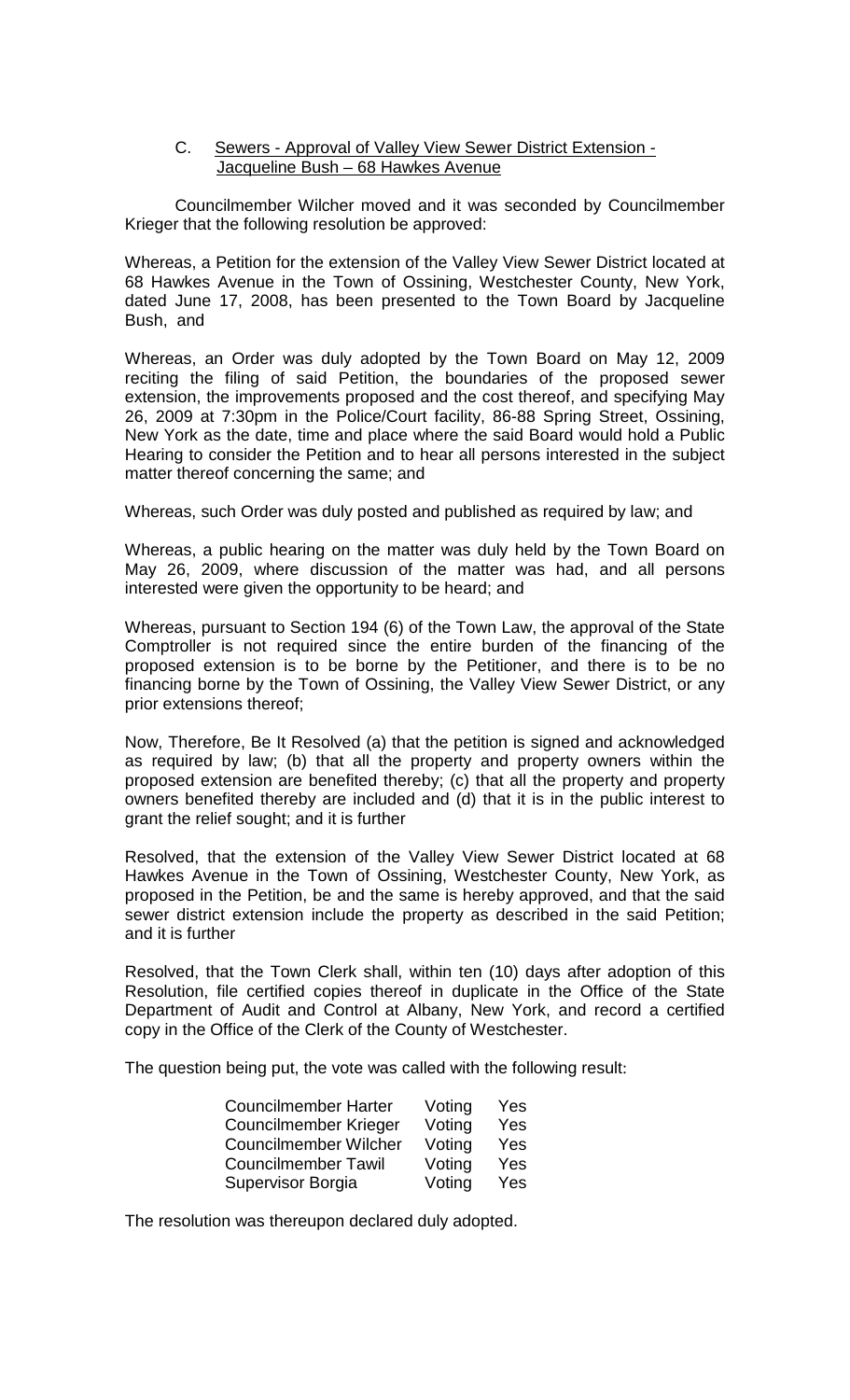D. Sewers - Approval of Valley View Sewer District Extension -Joanne Schneider – 74 Hawkes Avenue

Councilmember Harter moved and it was seconded by Councilmember Krieger that the following resolution be approved:

Whereas, a Petition for the extension of the Valley View Sewer District located at 74 Hawkes Avenue in the Town of Ossining, Westchester County, New York, dated June 17, 2008, has been presented to the Town Board by Joanne Schneider, and

Whereas, an Order was duly adopted by the Town Board on May 12, 2009 reciting the filing of said Petition, the boundaries of the proposed sewer extension, the improvements proposed and the cost thereof, and specifying May 26, 2009 at 7:30pm in the Police/Court facility, 86-88 Spring Street, Ossining, New York as the date, time and place where the said Board would hold a Public Hearing to consider the Petition and to hear all persons interested in the subject matter thereof concerning the same; and

Whereas, such Order was duly posted and published as required by law; and

Whereas, a public hearing on the matter was duly held by the Town Board on May 26, 2009, where discussion of the matter was had, and all persons interested were given the opportunity to be heard; and

Whereas, pursuant to Section 194 (6) of the Town Law, the approval of the State Comptroller is not required since the entire burden of the financing of the proposed extension is to be borne by the Petitioner, and there is to be no financing borne by the Town of Ossining, the Valley View Sewer District, or any prior extensions thereof;

Now, Therefore, Be It Resolved (a) that the petition is signed and acknowledged as required by law; (b) that all the property and property owners within the proposed extension are benefited thereby; (c) that all the property and property owners benefited thereby are included and (d) that it is in the public interest to grant the relief sought; and it is further

Resolved, that the extension of the Valley View Sewer District located at 74 Hawkes Avenue in the Town of Ossining, Westchester County, New York, as proposed in the Petition, be and the same is hereby approved, and that the said sewer district extension include the property as described in the said Petition; and it is further

Resolved, that the Town Clerk shall, within ten (10) days after adoption of this Resolution, file certified copies thereof in duplicate in the Office of the State Department of Audit and Control at Albany, New York, and record a certified copy in the Office of the Clerk of the County of Westchester.

The question being put, the vote was called with the following result:

| <b>Councilmember Harter</b>  | Voting | Yes |
|------------------------------|--------|-----|
| <b>Councilmember Krieger</b> | Voting | Yes |
| <b>Councilmember Wilcher</b> | Voting | Yes |
| <b>Councilmember Tawil</b>   | Voting | Yes |
| Supervisor Borgia            | Voting | Yes |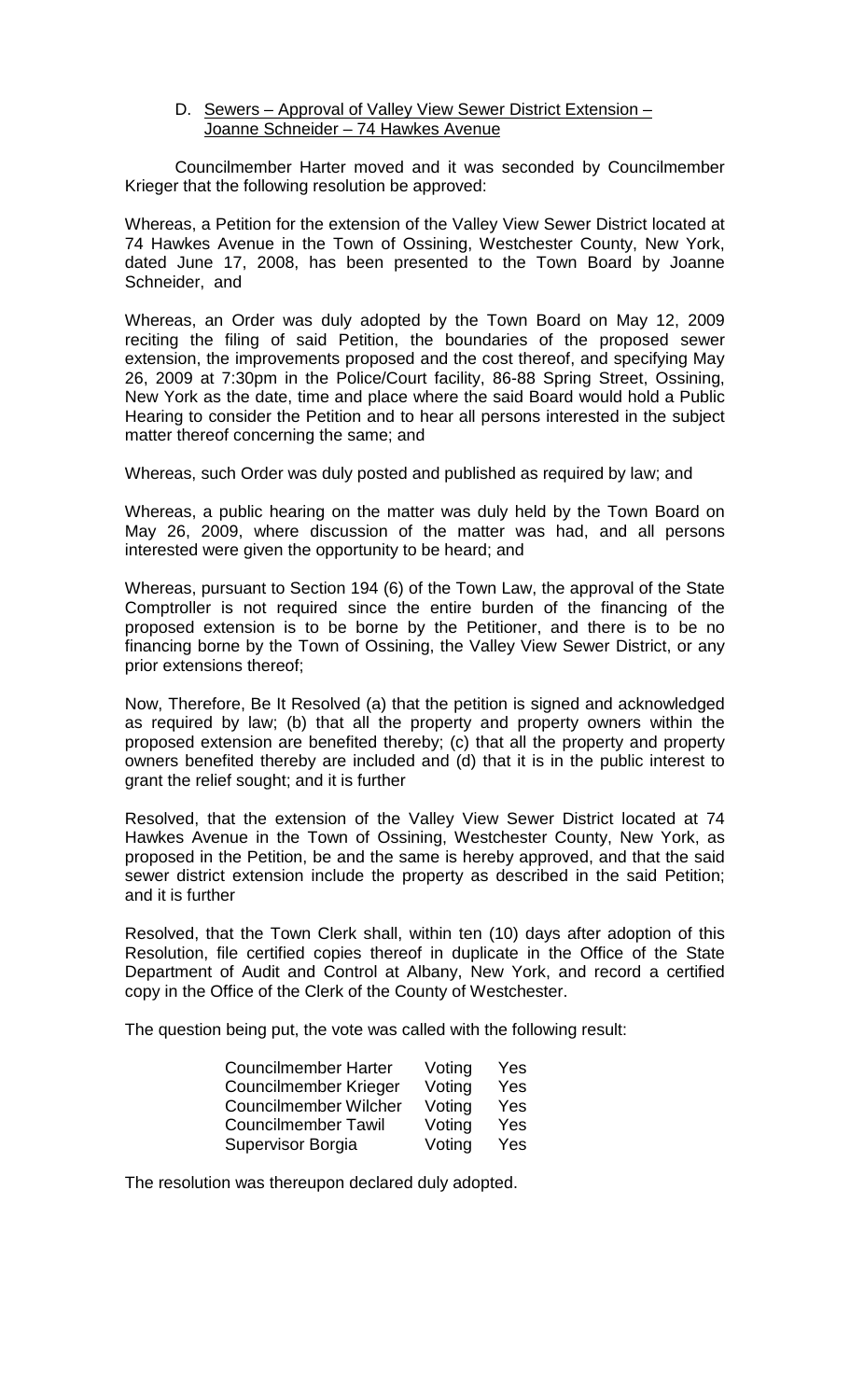E. Sewers – Approval of Valley View Sewer District Extension – James Picciano – 70 Hawkes Avenue

Councilmember Krieger moved and it was seconded by Councilmember Wilcher that the following resolution be approved:

Whereas, a Petition for the extension of the Valley View Sewer District located at 70 Hawkes Avenue in the Town of Ossining, Westchester County, New York, dated June 17, 2008, has been presented to the Town Board by James Picciano, and

Whereas, an Order was duly adopted by the Town Board on May 12, 2009 reciting the filing of said Petition, the boundaries of the proposed sewer extension, the improvements proposed and the cost thereof, and specifying May 26, 2009 at 7:30pm in the Police/Court facility, 86-88 Spring Street, Ossining, New York as the date, time and place where the said Board would hold a Public Hearing to consider the Petition and to hear all persons interested in the subject matter thereof concerning the same; and

Whereas, such Order was duly posted and published as required by law; and Whereas, a public hearing on the matter was duly held by the Town Board on May 26, 2009, where discussion of the matter was had, and all persons interested were given the opportunity to be heard; and

Whereas, pursuant to Section 194 (6) of the Town Law, the approval of the State Comptroller is not required since the entire burden of the financing of the proposed extension is to be borne by the Petitioner, and there is to be no financing borne by the Town of Ossining, the Valley View Sewer District, or any prior extensions thereof;

Now, Therefore, Be It Resolved (a) that the petition is signed and acknowledged as required by law; (b) that all the property and property owners within the proposed extension are benefited thereby; (c) that all the property and property owners benefited thereby are included and (d) that it is in the public interest to grant the relief sought; and it is further

Resolved, that the extension of the Valley View Sewer District located at 70 Hawkes Avenue in the Town of Ossining, Westchester County, New York, as proposed in the Petition, be and the same is hereby approved, and that the said sewer district extension include the property as described in the said Petition; and it is further

Resolved, that the Town Clerk shall, within ten (10) days after adoption of this Resolution, file certified copies thereof in duplicate in the Office of the State Department of Audit and Control at Albany, New York, and record a certified copy in the Office of the Clerk of the County of Westchester.

The question being put, the vote was called with the following result:

| <b>Councilmember Harter</b>  | Voting | Yes        |
|------------------------------|--------|------------|
| <b>Councilmember Krieger</b> | Voting | Yes        |
| <b>Councilmember Wilcher</b> | Voting | Yes        |
| <b>Councilmember Tawil</b>   | Voting | Yes        |
| <b>Supervisor Borgia</b>     | Voting | <b>Yes</b> |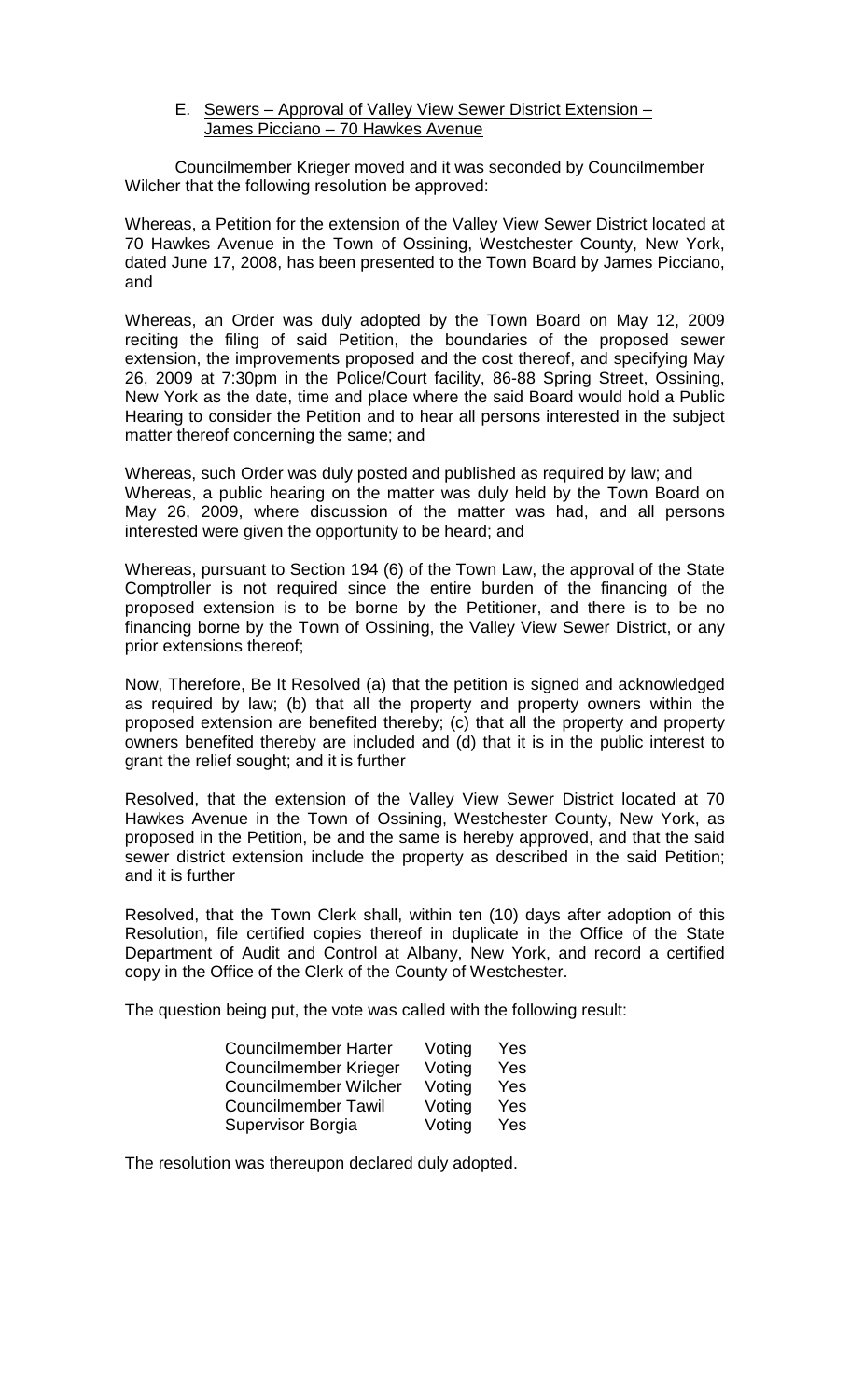F. Sewers – Approval of Valley View Sewer District Extension - Raymond Coletti – 66 Hawkes Avenue

Councilmember Krieger moved and it was seconded by Councilmember Wilcher that the following resolution be approved:

Whereas, a Petition for the extension of the Valley View Sewer District located at 66 Hawkes Avenue in the Town of Ossining, Westchester County, New York, dated June 24, 2008, has been presented to the Town Board by Raymond Coletti, and

Whereas, an Order was duly adopted by the Town Board on May 12, 2009 reciting the filing of said Petition, the boundaries of the proposed sewer extension, the improvements proposed and the cost thereof, and specifying May 26, 2009 at 7:30pm in the Police/Court facility, 86-88 Spring Street, Ossining, New York as the date, time and place where the said Board would hold a Public Hearing to consider the Petition and to hear all persons interested in the subject matter thereof concerning the same; and

Whereas, such Order was duly posted and published as required by law; and

Whereas, a public hearing on the matter was duly held by the Town Board on May 26, 2009, where discussion of the matter was had, and all persons interested were given the opportunity to be heard; and

Whereas, pursuant to Section 194 (6) of the Town Law, the approval of the State Comptroller is not required since the entire burden of the financing of the proposed extension is to be borne by the Petitioner, and there is to be no financing borne by the Town of Ossining, the Valley View Sewer District, or any prior extensions thereof;

Now, Therefore, Be It Resolved (a) that the petition is signed and acknowledged as required by law; (b) that all the property and property owners within the proposed extension are benefited thereby; (c) that all the property and property owners benefited thereby are included and (d) that it is in the public interest to grant the relief sought; and it is further

Resolved, that the extension of the Valley View Sewer District located at 66 Hawkes Avenue in the Town of Ossining, Westchester County, New York, as proposed in the Petition, be and the same is hereby approved, and that the said sewer district extension include the property as described in the said Petition; and it is further

Resolved, that the Town Clerk shall, within ten (10) days after adoption of this Resolution, file certified copies thereof in duplicate in the Office of the State Department of Audit and Control at Albany, New York, and record a certified copy in the Office of the Clerk of the County of Westchester.

The question being put, the vote was called with the following result:

| <b>Councilmember Harter</b>  | Voting | Yes |
|------------------------------|--------|-----|
| <b>Councilmember Krieger</b> | Voting | Yes |
| <b>Councilmember Wilcher</b> | Voting | Yes |
| <b>Councilmember Tawil</b>   | Voting | Yes |
| Supervisor Borgia            | Voting | Yes |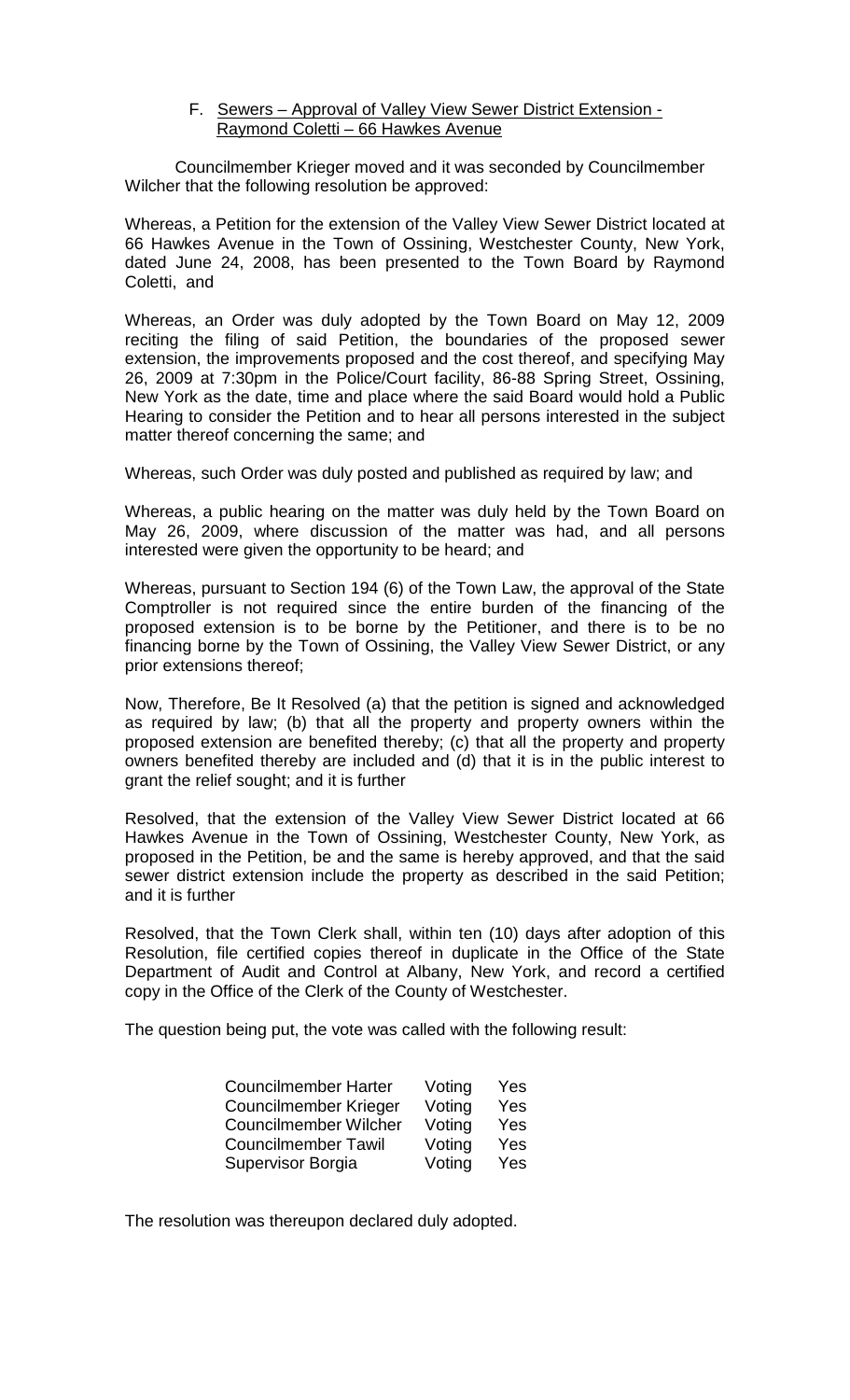G. Sewers – Approval of Valley View Sewer District Extension – Herbert E. Olmstead Sr. – 72A Hawkes Avenue

Councilmember Wilcher moved and it was seconded by Councilmember Tawil that the following resolution be approved:

Whereas, a Petition for the extension of the Valley View Sewer District located at 72A Hawkes Avenue in the Town of Ossining, Westchester County, New York, dated June 16, 2008, has been presented to the Town Board by, Herbert E. Olmstead, Sr., and

Whereas, an Order was duly adopted by the Town Board on May 12, 2009 reciting the filing of said Petition, the boundaries of the proposed sewer extension, the improvements proposed and the cost thereof, and specifying May 26, 2009 at 7:30pm in the Police/Court facility, 86-88 Spring Street, Ossining, New York as the date, time and place where the said Board would hold a Public Hearing to consider the Petition and to hear all persons interested in the subject matter thereof concerning the same; and

Whereas, such Order was duly posted and published as required by law; and

Whereas, a public hearing on the matter was duly held by the Town Board on May 26, 2009, where discussion of the matter was had, and all persons interested were given the opportunity to be heard; and

Whereas, pursuant to Section 194 (6) of the Town Law, the approval of the State Comptroller is not required since the entire burden of the financing of the proposed extension is to be borne by the Petitioner, and there is to be no financing borne by the Town of Ossining, the Valley View Sewer District, or any prior extensions thereof;

Now, Therefore, Be It Resolved (a) that the petition is signed and acknowledged as required by law; (b) that all the property and property owners within the proposed extension are benefited thereby; (c) that all the property and property owners benefited thereby are included and (d) that it is in the public interest to grant the relief sought; and it is further

Resolved, that the extension of the Valley View Sewer District located at 72A Hawkes Avenue in the Town of Ossining, Westchester County, New York, as proposed in the Petition, be and the same is hereby approved, and that the said sewer district extension include the property as described in the said Petition; and it is further

Resolved, that the Town Clerk shall, within ten (10) days after adoption of this Resolution, file certified copies thereof in duplicate in the Office of the State Department of Audit and Control at Albany, New York, and record a certified copy in the Office of the Clerk of the County of Westchester.

The question being put, the vote was called with the following result:

| <b>Councilmember Harter</b>  | Voting | Yes |
|------------------------------|--------|-----|
| <b>Councilmember Krieger</b> | Voting | Yes |
| <b>Councilmember Wilcher</b> | Voting | Yes |
| <b>Councilmember Tawil</b>   | Voting | Yes |
| Supervisor Borgia            | Voting | Yes |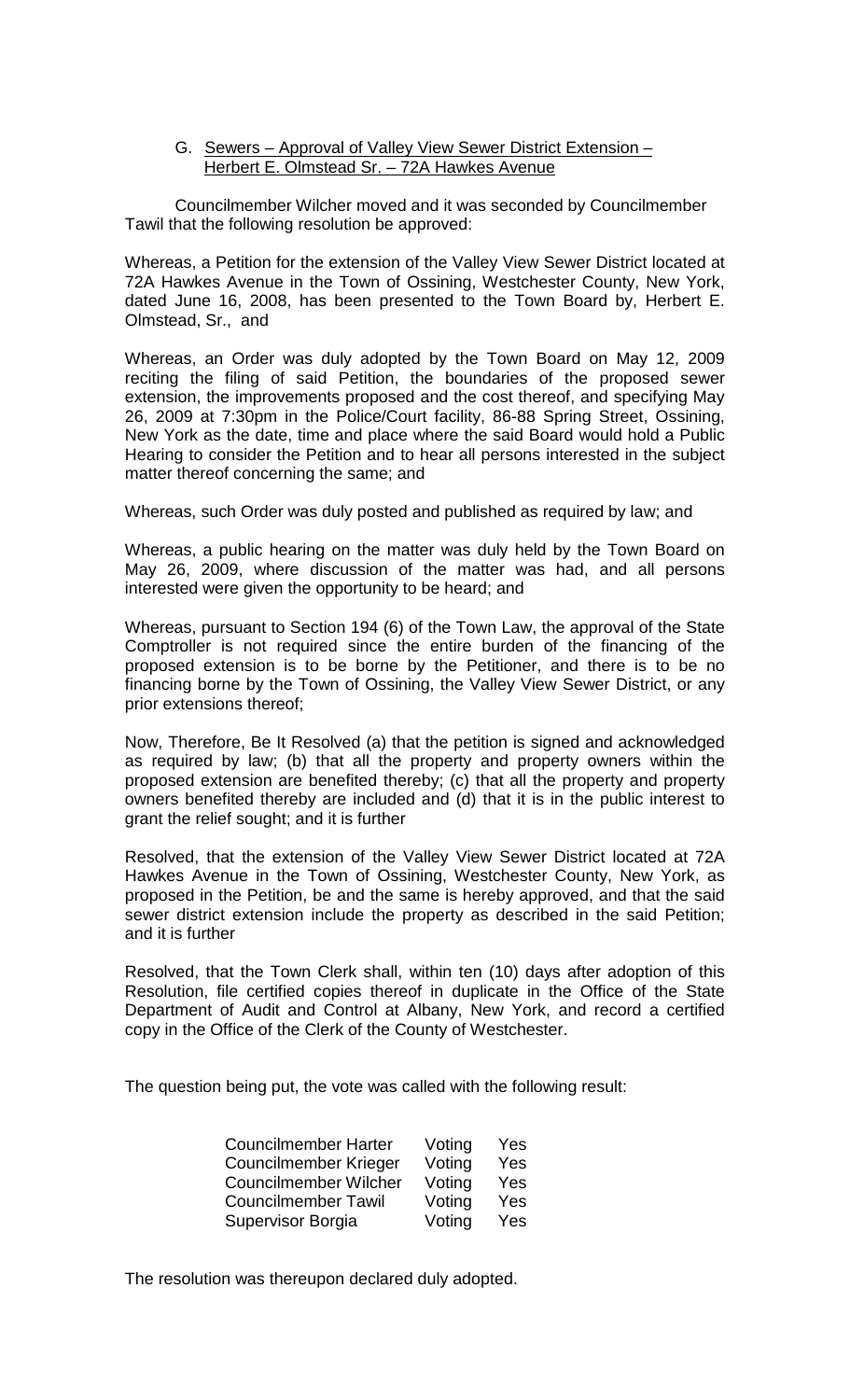### H. Firework's Approval – St. Augustine's Church

Councilmember Harter moved and it was seconded by Councilmember Krieger moved that the following resolution be approved:

Whereas, the Church of St. Augustine, by letter dated May 27, 2009 has requested a permit from the Town of Ossining for a fireworks display to be held on the evenings of Wednesday, July 22 (rain date Thursday, July 23) and Sunday, July 26, 2009; and

Whereas, the Church has submitted the information required by Section 101-5 of the Code of the Town of Ossining and Section 405(2) of the Penal Law of the State of New York; and

Whereas, the bond/insurance coverage submitted by the Church has been found by the Town Attorney to comply with the requirements of Section 101-6 of the Ossining Code and Section 405 of the State Penal Law; and

Whereas, the Fire Chief has made an inspection of the premises where the fireworks display will be held and reported that such display will not be hazardous to persons or property;

Now, Therefore, Be It Resolved, that the application of the Church of St. Augustine's for a fireworks display on Wednesday, July 22, 2009 at 9:15 p.m. (rain date Thursday, July 23) and Sunday, July 26, 2009 at 9:15 p.m., is approved subject to the following conditions pursuant to Section 405(3) of the Penal Law:

- 1. The actual point at which the fireworks are to be fired shall be at least 200 feet from the nearest permanent building, public highway or railroad or other means of travel and at least 50 feet from the nearest above-ground telephone or telegraph line, tree or other overhead obstruction;
- 2. The audience at such display shall be restrained behind lines at least 150 feet from the point at which the fireworks are discharged and only persons in active charge of the display shall be allowed inside these lines;
- 3. All fireworks that fire a projectile shall be so set up that the projectile will go into the air as nearly as possible in a vertical direction, unless such fireworks are to be fired from the shore or a lake or other large body of water, in which case they may be directed in such manner that the falling residue from the deflagration will fall into such lake or body of water;
- 4. Any fireworks that remain unfired after the display is concluded shall be immediately disposed of in a way safe for the particular type of fireworks remaining;
- 5. No fireworks display shall be held during any wind storm in which the wind reaches a velocity of more than 30 miles per hour;
- 6. All persons in actual charge of firing the fireworks shall be over the age of 18 years, competent and physically fit for the task;
- 7. There shall be at least 2 such operators consistently on duty during the discharge; and
- 8. At least 2 soda acid or other approved type fire extinguishers of at least 2 and one-half gallons capacity each shall be kept at as widely separated points as possible within the actual area of the display; and it is further

Resolved, that a copy of this Resolution duly certified by the Town Clerk of the Town of Ossining shall constitute a Permit, meeting the requirements of the Code of the Town of Ossining and the Penal Law of the State of New York.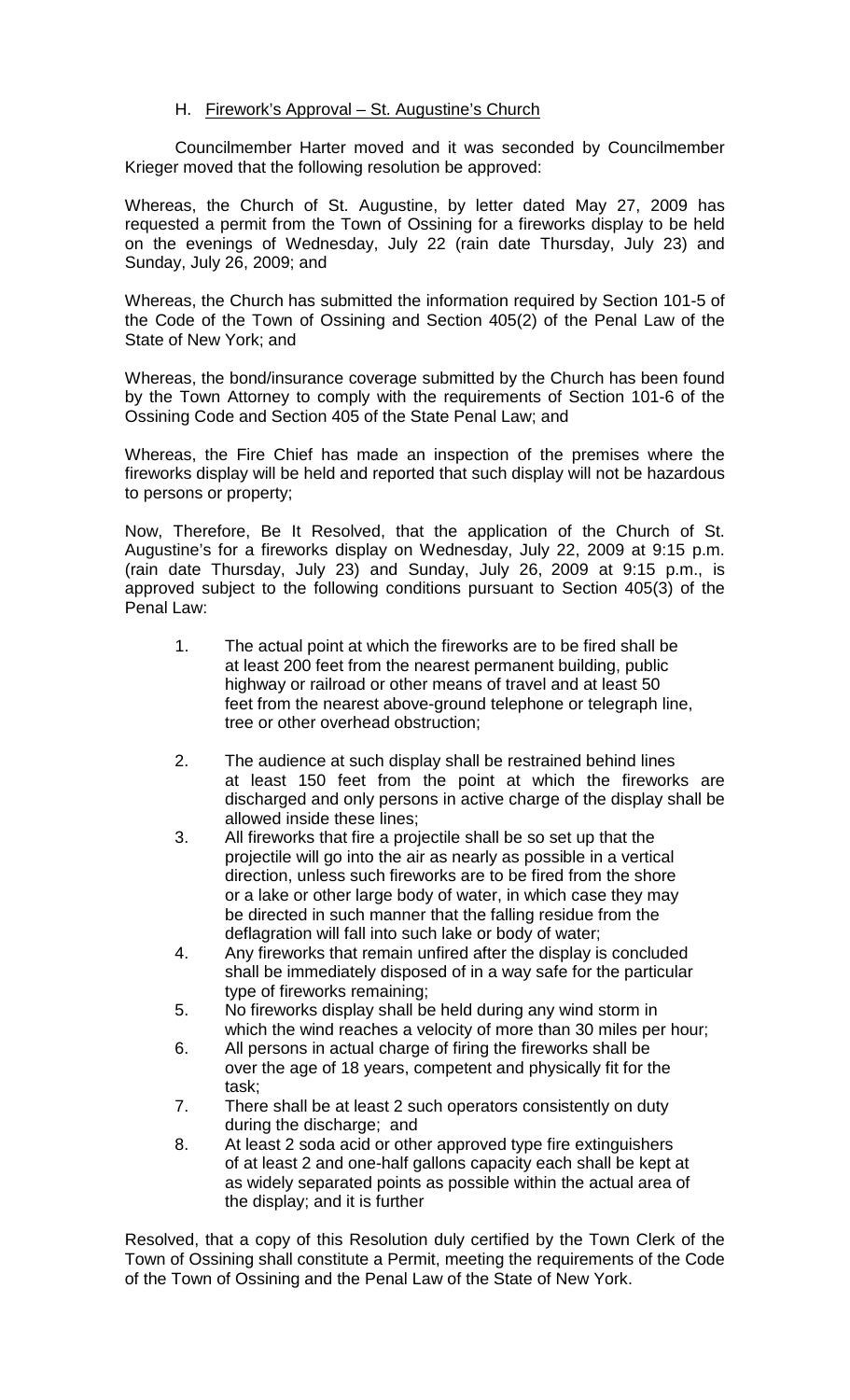### I. Finance-2009 Budget Adjustments

Councilmember Tawil moved and it was seconded by Councilmember Wilcher that the following resolution be approved:

Resolved, that the Town Board of the Town of Ossining hereby authorizes the following budget adjustments be made to the 2009 budget:

| From:                               |                     |          |          | To:                   |                         |
|-------------------------------------|---------------------|----------|----------|-----------------------|-------------------------|
| Account                             |                     |          |          |                       |                         |
| Number                              | Description         | Amount   | Amount   | <b>Account Number</b> | Description             |
| <b>Cemetery</b>                     |                     |          |          |                       |                         |
| 032.8810.0201                       | Equipment           | 1500.00  |          |                       |                         |
| 032.8810.0401                       | <b>Supplies</b>     | 165.00   |          |                       |                         |
| 032.8810.0406                       | Telephone           | 300.00   |          |                       |                         |
| 032.8810.0411                       | Gasoline            | 1275.00  |          |                       |                         |
| 032.8810.0416                       | Uniforms            | 225.00   |          |                       |                         |
| 032.8810.0417                       | Education           | 225.00   |          |                       |                         |
| 032.8810.0419                       | Maintenance/Repair  | 3750.00  |          |                       |                         |
| 032.8810.0436                       | Postage             | 23.00    |          |                       |                         |
| 032.8810.0438                       | Miscellaneous       | 150.00   |          |                       |                         |
| 032.8810.0442                       | Improvements/Captl  | 1500.00  |          |                       |                         |
| 032.8810.0467                       | Liability Insurance | 900.00   |          |                       |                         |
| 032.8810.0492                       | Contractual/Misc.   | 150.00   | 10163.00 | 032.8810.413          | Consultant              |
|                                     |                     |          |          |                       |                         |
| <b>Highway</b>                      |                     |          |          |                       |                         |
| 31-5130-0449                        | Parts/Labor         | 434.53   | 434.53   | 031-5130-0201         | Equipment               |
| <b>Town Court</b>                   |                     |          |          |                       |                         |
|                                     |                     |          |          | 010-1110-0405         |                         |
| 010-1110-0401                       | Supplies            | 1015.00  | 15.00    |                       | Conference              |
|                                     |                     |          | 1000.00  | 010-1110-0436         | Postage                 |
| <b>Bldg Dept.</b>                   |                     |          |          |                       |                         |
| 020-8020-0401                       | <b>Supplies</b>     | 15.00    | 15.00    | 020-3620-0428         | Dues                    |
| 020-8020-0414                       | Contr. Steno        | 750.00   | 750.00   | 020-8010-0414         | Contr. Steno            |
| 020-8010-0436                       | Postage             | 154.97   | 154.97   | 020-8020-0436         | Postage                 |
| 020-8740-0402<br><b>Supervisor</b>  | Printing            | 175.00   | 175.00   | 020-8740-0413         | Consultant              |
| 010-1220-0401                       | <b>Supplies</b>     | 30.00    | 30.00    | 010-1220-0417         | Education               |
| <b>Tax Receiver</b>                 |                     |          |          |                       |                         |
| 010-1330-0401                       | Supplies            | 100.00   | 100.00   | 010-1330-0428         | Dues                    |
|                                     |                     |          |          |                       |                         |
| <b>Assessor</b>                     |                     |          |          |                       |                         |
| 010-1355-0417                       | Education           | 240.89   | 108.61   | 010-1355-0449         | Parts/Labor             |
|                                     |                     |          | 132.28   | 010-1355-112          | <b>Part Time</b>        |
| <b>Town Clerk</b>                   |                     |          |          |                       |                         |
| 010-1410-0477                       | Records Mgmt.       | 5.00     | 5.00     | 010-1410-0428         | Dues                    |
|                                     |                     |          |          |                       |                         |
| <b>Parks</b>                        |                     |          |          |                       |                         |
|                                     |                     |          |          |                       | <b>OBCC Lift</b>        |
| 010-7110-0105                       | Overtime            | 556.17   | 556.17   | 010-7112-0105         | <b>Station-Overtime</b> |
|                                     |                     |          |          |                       |                         |
|                                     |                     |          |          |                       |                         |
|                                     |                     |          |          |                       |                         |
|                                     |                     |          |          |                       |                         |
| <b>Police Dept</b><br>020-3120-0408 | <b>Books</b>        | 118.52   | 75.00    | 020-3120-0428         | Dues                    |
|                                     |                     |          | 43.52    | 020-3120-0203         | Car                     |
|                                     |                     |          |          |                       |                         |
| 020-3120-0416                       | Uniforms            | 7,770.00 | 7,770.00 | 020-3120-0106         | Longevity               |

Motion Carried: Unanimously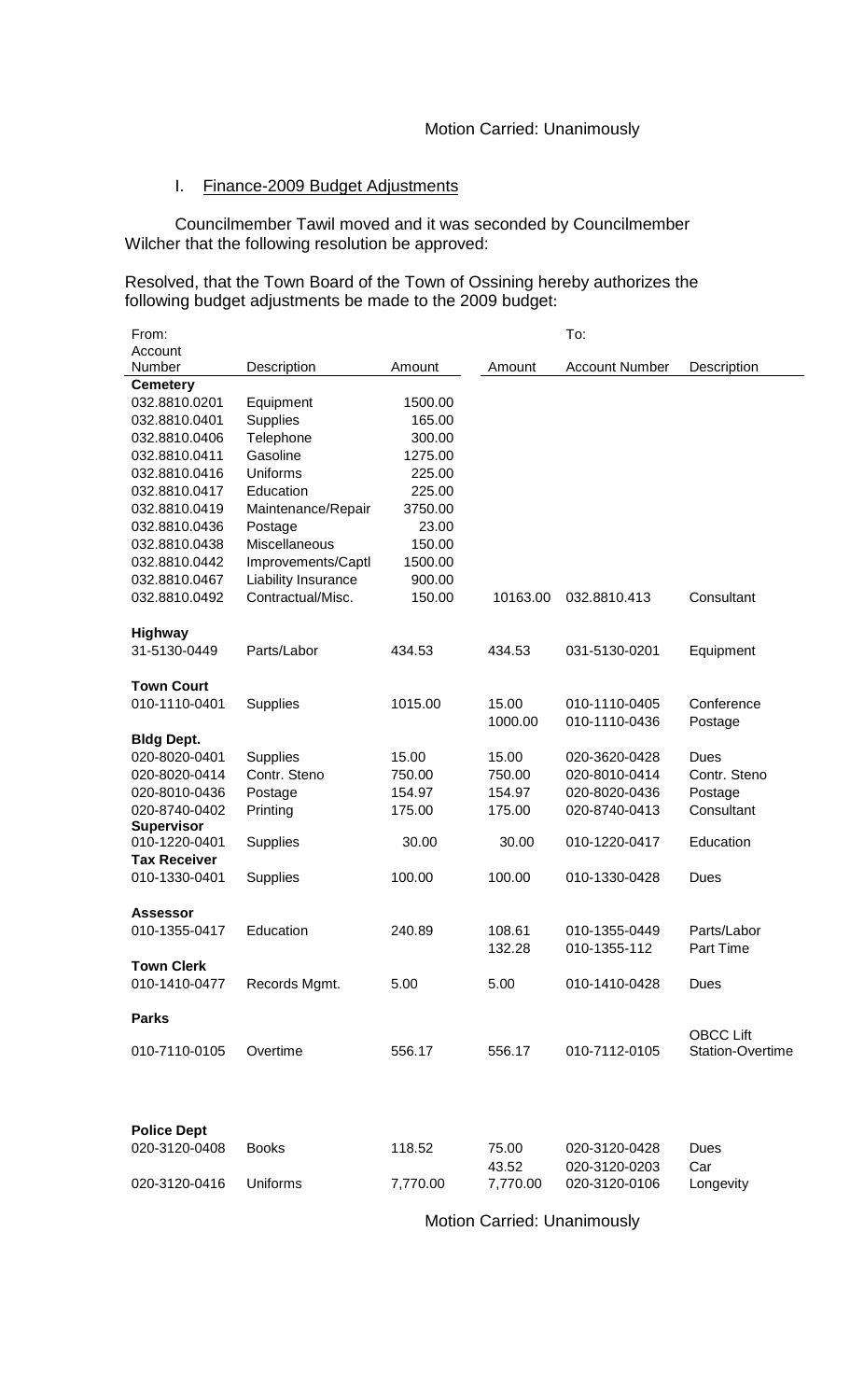# J. CLIMATE SMART COMMUNITY PLEDGE

Councilmember Tawil moved and it was seconded by Councilmember Krieger that the following resolution be approved:

WHEREAS, the Town of Ossining (hereinafter "local government") believes that climate change poses a real and increasing threat to our local and global environments which is primarily due to the burning of fossil fuels; and

WHEREAS, the effects of climate change will endanger our infrastructure, economy and livelihoods; harm our farms, orchards, ecological communities, including native fish and wildlife populations; spread invasive species and exotic diseases; reduce drinking water supplies and recreational opportunities; and pose health threats to our citizens; and

WHEREAS, we believe that our response to climate change provides us with an unprecedented opportunity to save money, and to build livable, energyindependent and secure communities, vibrant innovation economies, healthy and safe schools, and resilient infrastructures; and

WHEREAS, we believe the scale of greenhouse gas (GHG) emissions reductions required for climate stabilization will require sustained and substantial efforts; and

WHEREAS, we believe that even if emissions were dramatically reduced today, communities would still be required to adapt to the effects of climate change for decades to come,

IT IS HEREBY RESOLVED that the Town of Ossining, in order to reduce greenhouse gas emissions and adapt to a changing climate will

## **1. Pledge to Combat Climate Change by Becoming a Climate Smart Community**

Set goals to reduce GHG emissions and adapt to predicted climatic changes. Establish a task force of local officials and community members to review the issues and propose a plan of action. Designate a point person who will oversee climate change initiatives and publicly report on progress. Work cooperatively with similar task forces in neighboring communities to ensure that efforts complement and reinforce one another. As an official signal of commitment and for access to technical resources, sign on to a widespread climate campaign such as ICLEI Local Governments for Sustainability - Climate Protection campaign.

## **2. Set Goals, Inventory Emissions, Move to Action**

Gather data, inventory GHG gas emissions, and establish baselines for local government operations and community sectors. Develop quantifiable interim GHG emission targets consistent with emission reduction goals and propose a schedule and financing strategy to meet them. Encourage stakeholder and public input and develop an action plan. Report emissions to The Climate Registry (TCR), which has developed a standardized method for reporting emissions inventories; use ICLEI and TCR's tools to track and evaluate progress.

## **3. Decrease Energy Demand for Local Government Operations**

Adopt a goal of reducing electricity use by 15 percent from projected levels no later than 2015.

**Existing Public Facilities**. Inventory current building electricity usage and identify opportunities for conservation and efficiency retrofits. Obtain energy assessments from the New York State Energy Research and Development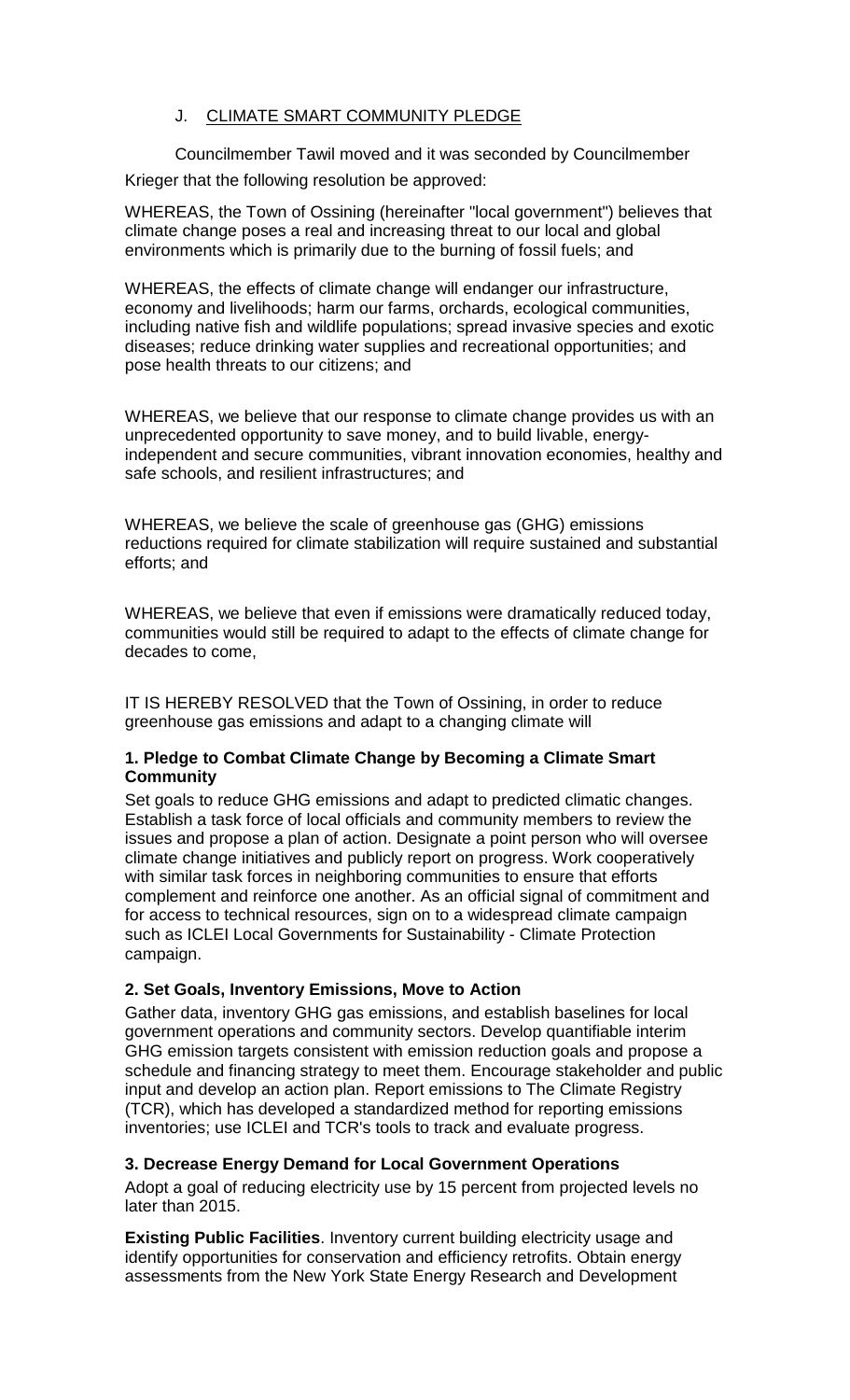Authority (NYSERDA), the New York Power Authority, the Long Island Power Authority or other professionals. Consider actions such as purchasing energy efficient equipment and appliances, such as ENERGY STAR®; improving lighting, heating, and cooling efficiency; setting thermostats for maximum energy conservation; decreasing plug load from office equipment; and increasing pump efficiency in water and wastewater systems.

**New Public Buildings**. Achieve at least minimum U.S. Green Building Council Leadership in Energy and Environmental Design standards (LEED Silver) for all new local government buildings.

**Infrastructure**. Incorporate energy efficient technologies and operations and maintenance practices into municipal street lighting, traffic signals, and water and wastewater treatment facilities.

**Vehicle Fleet and Commuting**. Improve the average fuel efficiency of local government fleet vehicles. Discourage vehicle idling and encourage bicycling, car-pooling and public transit for employees. Consider reducing the number of vehicles; converting fleet vehicles to sustainable alternative fuels; and using electric vehicles where possible.

## **4. Encourage Renewable Energy for Local Government Operations**

Supply as much of the local government's power, heat and hot water needs as possible from solar, wind, and small hydro through purchase or direct generation.

#### **5. Realize Benefits of Recycling and Other Climate Smart Solid Waste Management Practices**

Expand the "reduce, reuse and recycle" approach to waste management in local government operations and in the whole community. Reduce the amount of solid waste generated -- promote backyard composting, implement volume-based pricing and educate residents on how to prevent waste. Promote reuse by organizing community-wide yard sales, and providing a space for drop-off or trade of reusable goods. Provide recycling receptacles in local government buildings and outdoor spaces, require duplex printing in government offices, compost food scraps and green waste, and adopt a comprehensive green purchasing program.

## **6. Promote Climate Protection through Community Land Use Planning**

Combat climate change by encouraging low-emissions development that is resilient to climatic changes. When updating land use policies, building codes or community plans, include provisions to combat climate change; reduce sprawl; preserve and protect open space, biodiversity, and water supplies; promote compact, transit-oriented, bikeable and walkable communities; promote infill development; minimize new development in floodplains; maintain or establish healthy community forests; and promote best forest management practices and encourage tree planting, especially along waterways, to increase shading and to absorb carbon dioxide.

## **7. Plan for Adaptation to Unavoidable Climate Change**

Evaluate risks from unavoidable climate change, set adaptation goals and plan for adaptation. Identify climate change impacts (such as flooding, drought, and extreme temperatures) that could affect the community. Identify areas such as water supply and sewer infrastructure that may be at risk due to sea-level rise and future changes in climate. Factor risks into long-term investments and decision-making. Execute climate change adaptation and preparedness measures through local government planning, development and operations, giving priority to the highest risk areas.

## **8. Support a Green Innovation Economy**

Identify opportunities to incorporate climate protection, sustainability and environmental goods and service industries into economic development plans. Encourage workforce development training and school curricula that support the emerging green collar job sector, including renewable energy and energy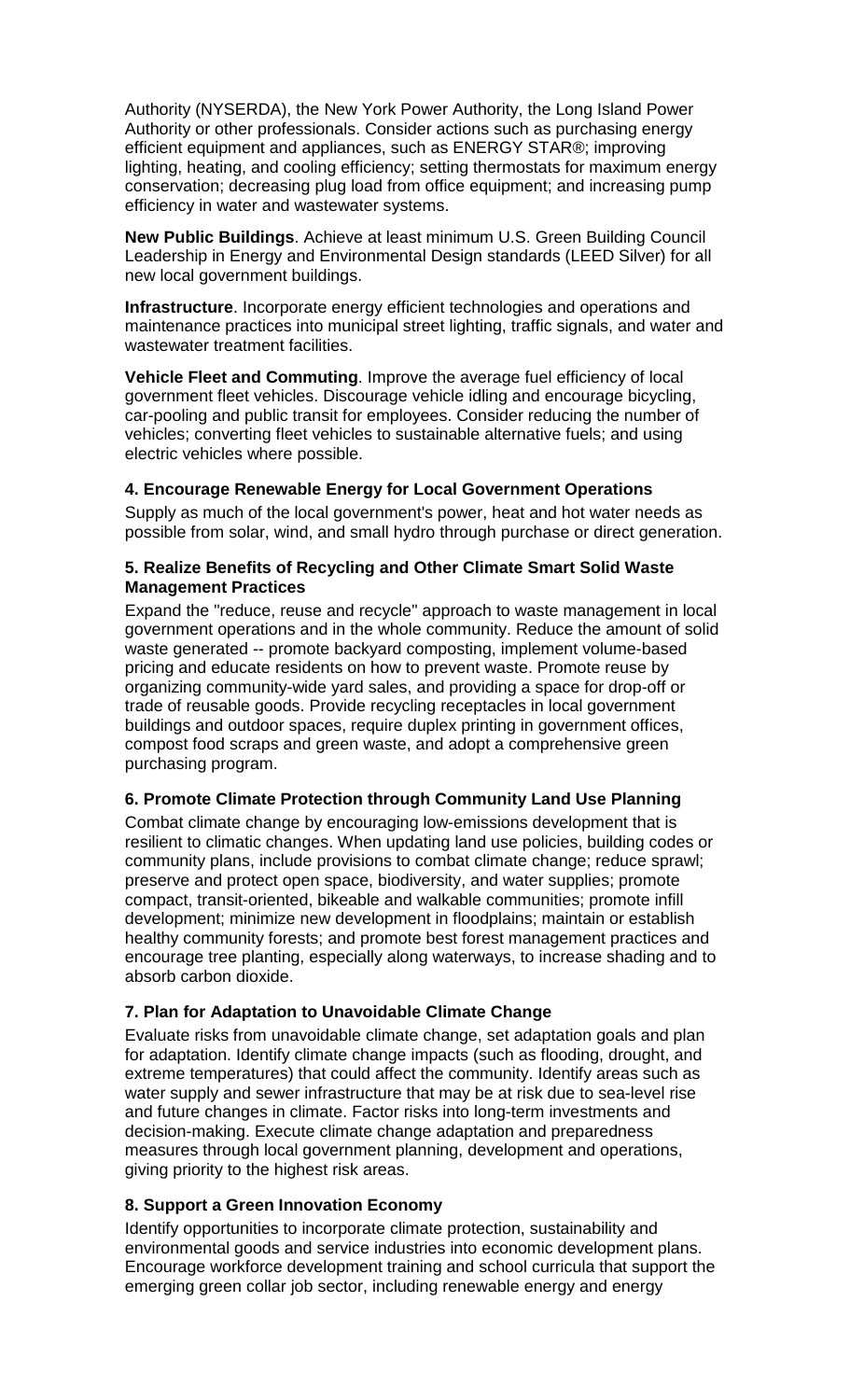efficiency, as well as climate smart solid waste management practices. Procure climate smart goods and services for local government operations and support modernizing of local and national electricity grids.

## **9. Inform and Inspire the Public**

Lead by example. Highlight local government commitment to reducing energy use, saving tax dollars, and adapting to changing conditions. Demonstrate the benefits of energy savings, energy efficiency, and renewable energy projects by hosting open houses; distributing fliers; holding local meetings; working with school districts, colleges, and universities to develop climate change curricula and programs; engaging faith-based communities in climate protection; and regularly communicating community climate protection goals and progress to constituents.

# **10. Commit to an Evolving Process**

Acknowledge that research and policy on climate protection are constantly improving and evolving. Be willing to consider new ideas and commit to update plans and policies as needed. Compare successes, cooperate and collaborate with neighboring communities to redirect less-effective actions and amplify positive results.

Motion Carried: Unanimously

### K. Order Calling a Public Hearing in the matter of the Petition for an Extension of the North State Road Sewer District - Ann McCudden

Councilmember Wilcher moved and it was seconded by Councilmember Tawil that the following resolution be approved:

Whereas, a written petition, dated June 3, 2009, in due form and containing the required signature has been presented by Ann McCudden to the Town Board of the Town of Ossining, Westchester County, New York for the extension of the North State Road Sewer District in said Town; and

Whereas, the boundaries of the proposed Sewer District Extension are described as follows:

"Beginning at a point on the westerly side of Sunset Drive on said map at land now or formerly of Briarcliff Hills Improvement Co.; thence running along said land of Briarcliff Hills Improvement Co. the following courses and distances; North 51° 55' 00" West 2.00 feet, North 55° 17' 30" West 78.16 feet, North 57 ° 35' 00" West 56.45 feet, North 61° 14' 30" West 63.99 feet to land now or formerly of Spector; thence running along said Land of Spector the following courses and distances: North 59° 28' 40" east 149.77 feet, North 41° 46' 10" East 85.35 feet to the southerly side of Grafton Road on said map; thence running easterly along the said southerly side of Grafton Road the following courses and distances: South 2° 44' 50" West 45.24 feet, South 12°04' 14" East 87.63 feet, South 51° 17' 40" East 37.18 feet to the westerly side of Sunset Drive on said map; thence running southerly along the said Westerly side of Sunset Drive South 38° 42' 20" West 112.22 feet to lands now or formerly of Briarcliff Hills Improvement Co. at the point or place of Beginning.

Said premises known as 98A Morningside Drive, Ossining, New York, and also known as Section 90.15, Block 1, Lot 21 on the Tax Map of the Town of Ossining; and

Whereas, the improvements proposed for said Sewer District Extension consist of the construction and installation of a sewer system, including sewer main, manhole and other improvements incidental thereto, all as more described in the map and plan accompanying the aforesaid petition, which map and plan are on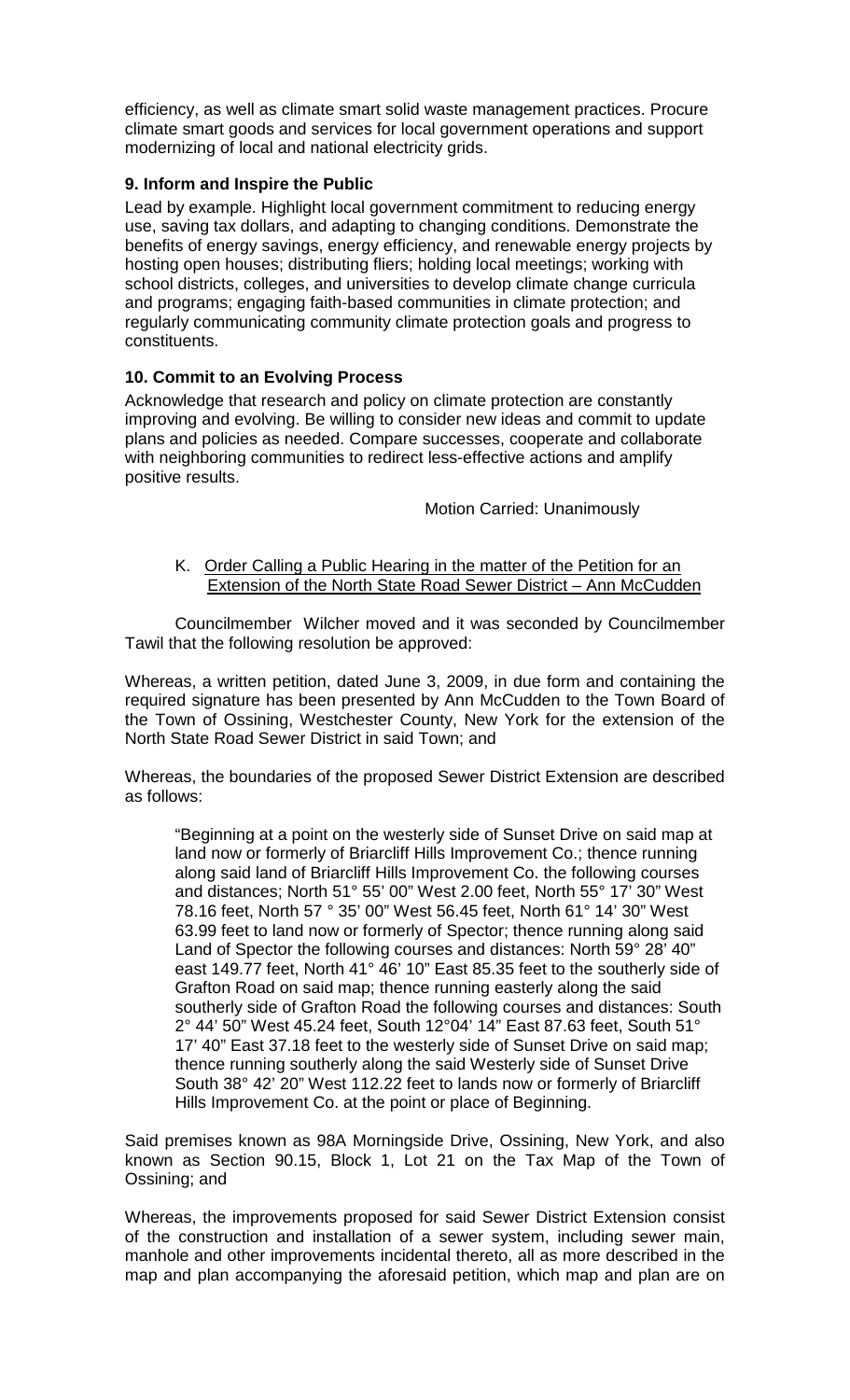file in the Town Clerk's Office of said Town for public inspection during regular business hours; and

Whereas, the cost of establishing such Sewer District Extension shall be borne entirely by the Petitioner; and

Whereas, it is now desired to call a Public Hearing to consider the Petition for the proposed establishment of said Sewer District Extension pursuant to Section 193 of the Town Law, as well as for purposes of determining the environmental impact of said action; Now Therefore be it

Ordered, by the Town Board of the Town of Ossining, Westchester County, New York, as follows:

Section 1: A meeting of the Town Board of the Town of Ossining, Westchester County, New York, shall be held at the Police/Court Facility, 86-88 Spring Street, In Ossining, New York, on the 23rd day of June 2009, at 7:30p.m., for the purpose of conducting a public hearing to consider the aforementioned Petition and to hear all persons interested in the subject thereof concerning the same.

Section 2: The Town Clerk is hereby authorized and directed to cause a certified copy of this Order to be published in the Journal News and posted in the manner provided by law.

Section 3: This Order shall take effect immediately.

Motion Carried: Unanimously

## VII. CORRESPONDENCE TO BE RECEIVED AND FILED

Councilmember Tawil moved and it was seconded by Councilmember Krieger that the following resolution be approved:

1. May, 2009 Helicopter Log from General Electric.

Motion Carried: Unanimously

#### VIII. MONTHLY REPORTS

Councilmember Tawil moved and it was seconded by Councilmember Wilcher that the following resolution be approved:

Resolved, that the Town Board of the Town of Ossining hereby accepts the Monthly Reports for April, 2009 from Receiver of Taxes, and for May, 2009 from Town Clerk, Police Department and Building Department.

Motion Carried: Unanimously

#### IX. VISITOR RECOGNITION

Ellen Kahan, Ganung Drive, commended the Town Board for the establishment of an Ethics Committee and also for Climate Smart. A suggestion was made to the Cabaret License which would allow one which would include the use of alcohol at the establishment and another that would not include the use of alcohol. She had attended the Zoning Board of Appeals last evening which dealt with the 25 Studio Hill Road, Briarcliff Manor, New York and stated that she and her husband are willing to work with the Town/Neighbors/Establishment in order to be able to live peacefully in their homes. Also suggested was the use of solar/wind power to save money. Supervisor Borgia responded that she appreciated Ms. Kahan's comments on the harnessing of wind power that is